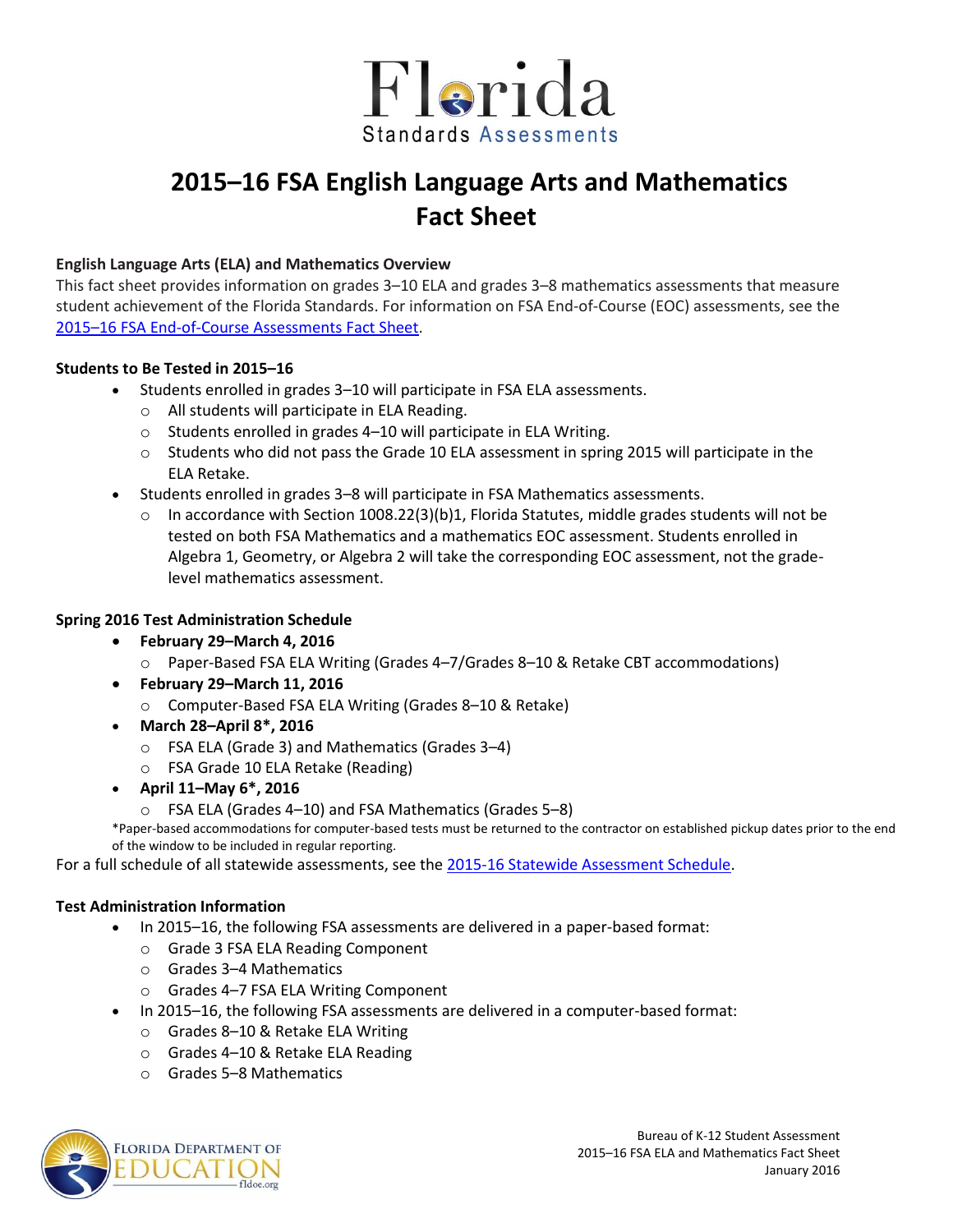- o Paper-based versions (regular print, large print, one-item-per-page and braille) of computer-based tests (CBT) are provided for students with disabilities who cannot access assessments on the computer, as specified in their Individual Educational Plans (IEPs) or Section 504 plans.
- o CBT accommodations (e.g., text-to-speech) are available for students whose IEPs indicate these accommodations.

2

# **ELA Writing**

- o The ELA Writing test consists of one text-based constructed-response item (students read a variety of texts and respond to a prompt).
- o Grades 4-10 ELA Writing tests are administered in one 120-minute session.
- $\circ$  The ELA Writing Retake is one 120-minute session, but students may use up to half the length of a typical school day to complete the test.
- o All students (PBT and CBT) are provided with a one-page planning sheet to plan their writing. A sample of the Writing Planning Sheet is available on th[e FSA portal](http://fsassessments.org/).

# **ELA Reading and Mathematics**

- o ELA Reading and Mathematics assessments contain 56-66 items.
- $\circ$  Six to 10 of the items on each assessment are field test items and are NOT used to calculate student scores.
- o More information, including the number of items range for each assessment, can be found in the Test Design Summary located on th[e FSA portal.](http://fsassessments.org/)
- o FSA ELA and Mathematics Sessions are administered over two days. Test session lengths are as follows:
	- **ELA Reading** 
		- $\Box$  Grades 3-5 Two 80-minute sessions
		- Grades  $6-8$  Two 85-minute sessions
		- Grades 9-10 Two 90-minute sessions
		- The ELA Reading Retake is two 90-minute sessions, but students may use up to half the length of a typical school day to complete each session.
	- $\blacksquare$  FLA Mathematics
		- Grades 3-5 Two 80-minute sessions
		- $G = Gr$  Grades 6-8 Three 60-minute sessions\*
		- \* Schools are required to administer Session 1 on day one and Sessions 2 and 3 on day two.
- o Four-page CBT Work Folders are provided for each mathematics session. A sample of the work folder is available on th[e FSA portal.](http://fsassessments.org/)
- o Two-page CBT Worksheets are provided for each reading session for note-taking. A sample of the worksheet is available on th[e FSA portal.](http://fsassessments.org/)
- o For ELA Reading tests, student will respond to items associated with a listening passage. Students must have headphones or earbuds to access the passage.
- o A scientific calculator is provided as part of the CBT platform for **Sessions 2 and 3 only** of grades 7 and 8 FSA Mathematics. The calculator is available for practice on th[e FSA portal.](http://www.fsassessments.org/)

## **Practice Tests**

- Computer-based and paper-based **practice tests** for each assessment are available on th[e FSA portal.](http://fsassessments.org/) Practice tests allow teachers, parents/guardians, and students to become familiar with the system, functionality, tools, and item types that will be encountered on the FSA. For resources to help your student better understand the Florida Standards, please visit [CPALMS.](http://www.floridastandards.org/)
- Students are required to participate in a practice test session at their school prior to testing.

# **Achievement Levels and FSA Scale Scores**

Student performance on Florida's statewide assessments is categorized into five achievement levels. Table 1 provides information regarding student performance at each achievement level; this information is provided on student reports so that students, parents, and educators may interpret student results in a meaningful way.

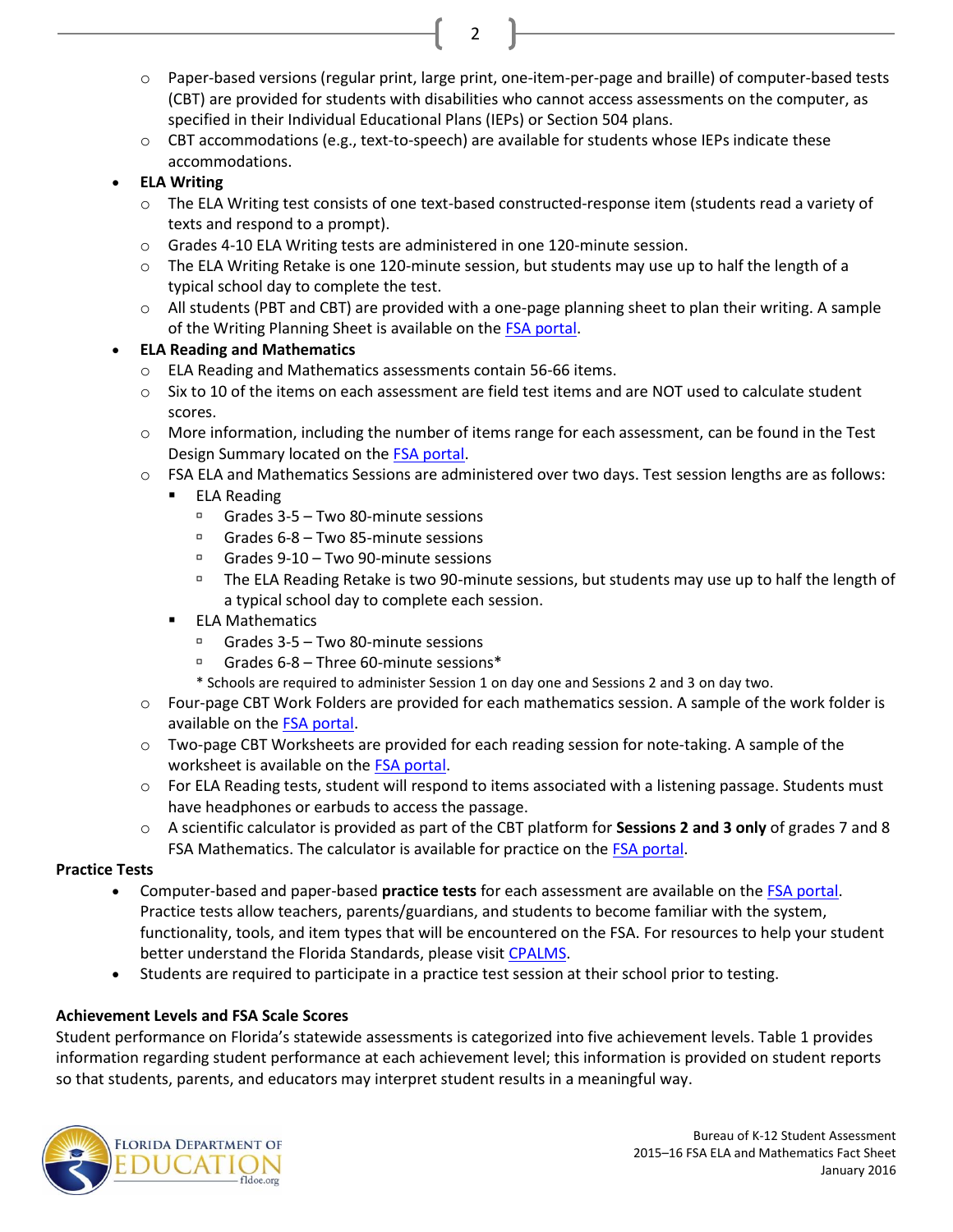**Table 1. Achievement Levels** 

| Level 1                                                                           | Level 2                                                                                   | Level 3                                                               | Level 4                                             | Level 5                                                 |
|-----------------------------------------------------------------------------------|-------------------------------------------------------------------------------------------|-----------------------------------------------------------------------|-----------------------------------------------------|---------------------------------------------------------|
| Inadequate:<br>Highly likely to need<br>substantial support<br>for the next grade | <b>Below Satisfactory:</b><br>Likely to need<br>substantial support<br>for the next grade | Satisfactory:<br>May need additional<br>support for the next<br>grade | Proficient:<br>Likely to excel in the<br>next grade | Mastery:<br>Highly likely to excel<br>in the next grade |

Achievement Level Descriptions (ALDs) further specify what students should know and be able to do in each grade level and subject as indicated in the Florida Standards. The FSA ALDs are available on the [Standard Setting page](http://www.fldoe.org/accountability/assessments/k-12-student-assessment/stard-setting.stml) on the Florida Department of Education (FDOE) website.

Achievement level cut scores for FSA assessments were adopted in **State Board of Education Rule 6A-1.09422**, Florida Administrative Code, in January 2016. Level 3 is the passing score for each grade level and subject. The table below shows the score ranges for each achievement level on the FSA score scale.

| <b>Assessment</b>                                                                                                     |                               | Level 1 | Level <sub>2</sub> | Level 3 | Level 4 | Level 5 |
|-----------------------------------------------------------------------------------------------------------------------|-------------------------------|---------|--------------------|---------|---------|---------|
| <b>English</b><br><b>Language Arts</b><br><b>Scale Scores</b><br>(240-412) for<br>Each<br><b>Achievement</b><br>Level | Grade 3 ELA                   | 240-284 | 285-299            | 300-314 | 315-329 | 330-360 |
|                                                                                                                       | Grade 4 ELA                   | 251-296 | 297-310            | 311-324 | 325-339 | 340-372 |
|                                                                                                                       | Grade 5 ELA                   | 257-303 | 304-320            | 321-335 | 336-351 | 352-385 |
|                                                                                                                       | Grade 6 ELA                   | 259-308 | 309-325            | 326-338 | 339-355 | 356-391 |
|                                                                                                                       | Grade 7 ELA                   | 267-317 | 318-332            | 333-345 | 346-359 | 360-397 |
|                                                                                                                       | Grade 8 ELA                   | 274-321 | 322-336            | 337-351 | 352-365 | 366-403 |
|                                                                                                                       | Grade 9 ELA                   | 276-327 | 328-342            | 343-354 | 355-369 | 370-407 |
|                                                                                                                       | Grade 10 ELA                  | 284-333 | 334-349            | 350-361 | 362-377 | 378-412 |
| <b>Mathematics</b><br><b>Scale Scores</b><br>(240-393) for<br>Each<br><b>Achievement</b><br>Level                     | Grade 3<br><b>Mathematics</b> | 240-284 | 285-296            | 297-310 | 311-326 | 327-360 |
|                                                                                                                       | Grade 4<br>Mathematics        | 251-298 | 299-309            | 310-324 | 325-339 | 340-376 |
|                                                                                                                       | Grade 5<br><b>Mathematics</b> | 256-305 | 306-319            | 320-333 | 334-349 | 350-388 |
|                                                                                                                       | Grade 6<br><b>Mathematics</b> | 260-309 | 310-324            | 325-338 | 339-355 | 356-390 |
|                                                                                                                       | Grade 7<br><b>Mathematics</b> | 269-315 | 316-329            | 330-345 | 346-359 | 360-391 |
|                                                                                                                       | Grade 8<br><b>Mathematics</b> | 273-321 | 322-336            | 337-352 | 353-364 | 365-393 |

**Table 2. FSA Scale Scores for Each Achievement Level** 

#### **Additional Information**

 Calculators and reference sheets are provided for some mathematics assessments. Please see the *[Calculator](http://fsassessments.org/wp-content/uploads/2014/06/FSA-Calculator-and-Reference-Sheet-Policy-Updated-10022015.pdf)  [and Reference Sheet Policies for Florida Standards Assessments \(FSA\) Mathematics Assessments](http://fsassessments.org/wp-content/uploads/2014/06/FSA-Calculator-and-Reference-Sheet-Policy-Updated-10022015.pdf)* document for more information.



3